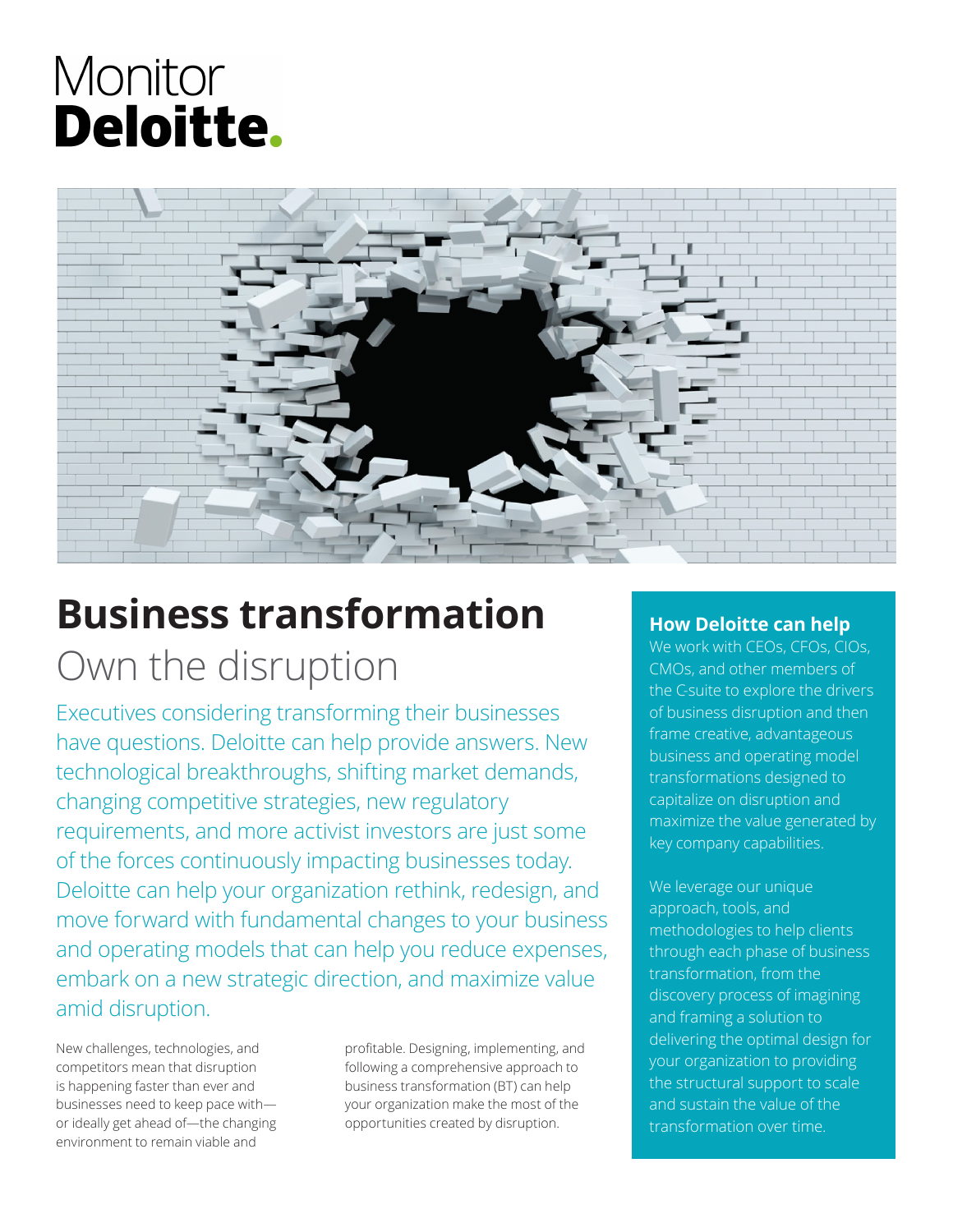## **Realizing business transformation success requires seeing, doing, and delivering differently**

In today's changing market, ambition needs to be delivered rapidly and with agility in order to win. Deloitte helps our clients achieve their ambition.

| Imagine<br><b>SENSE</b><br><b>FRAME</b><br><b>DECIDE</b>                                                                                                                                                                                                                                                                                  |                                                                                                                                                                            |                                                                                                                                                                                                          | <b>Deliver</b><br><b>DESIGN</b><br><b>REFINE</b>                                                                                                                                                                                                                                                                                                                                                                |                                                                                                                                                                                                                                              | Realize<br><b>SCALE</b><br><b>SUSTAIN</b>                                                                                                                                                                        |                                                                                                                                                                                                                                                                           |
|-------------------------------------------------------------------------------------------------------------------------------------------------------------------------------------------------------------------------------------------------------------------------------------------------------------------------------------------|----------------------------------------------------------------------------------------------------------------------------------------------------------------------------|----------------------------------------------------------------------------------------------------------------------------------------------------------------------------------------------------------|-----------------------------------------------------------------------------------------------------------------------------------------------------------------------------------------------------------------------------------------------------------------------------------------------------------------------------------------------------------------------------------------------------------------|----------------------------------------------------------------------------------------------------------------------------------------------------------------------------------------------------------------------------------------------|------------------------------------------------------------------------------------------------------------------------------------------------------------------------------------------------------------------|---------------------------------------------------------------------------------------------------------------------------------------------------------------------------------------------------------------------------------------------------------------------------|
| <b>Exploring disruptions</b><br>from within and beyond<br>our client's ecosystem, we<br>provoke the imagination<br>with new customer needs,<br>new ways of working,<br>and new forms of value.<br>This discovery process<br>informs customer-centric<br>and technology-enabled<br>business model<br>and operating<br>model possibilities. | Shaping the BT ambition,<br>we create business<br>model and/or operating<br>model options that<br>are value creating,<br>strategically robust, and<br>capability grounded. | Incorporating leadership<br>alignment, financial<br>wherewithal, and<br>organizational readiness,<br>we support choosing the<br>BT option(s), BT program<br>leadership, and the<br>optimal path forward. | Validating that the<br>magnitude of value<br>can be achieved, we<br>agilely design and build<br>capabilities, service<br>delivery models, and<br>organizational structures;<br>test these against<br>customer/stakeholder<br>expectations, talent/<br>abilities and mindset,<br>organizational fault<br>lines, and competitor<br>responses; and specify<br>the magnitude of change<br>required to adopt the new | Incorporating lessons<br>from design prototypes<br>and pilots, we modify<br>BT value expectations,<br>business and / or<br>operating model<br>elements, and architect<br>the specific BT launch<br>roadmap and integrated<br>change program. | Initiating broader scale<br>change, we prepare<br>leaders, support<br>implementation and<br>organizational change<br>program execution, and<br>quantify progress on key<br>launch and value<br>outcomes metrics. | Ensuring the transformation<br>is robust over time, we<br>track value outcomes and<br>propose adaptations to<br>business and/or operating<br>model elements in the<br>face of analytic insights,<br>operational lessons,<br>ongoing disruptions, and<br>competitor moves. |

#### **How we deliver**

Business transformations don't take place in a vacuum. That's why we rely on key alliances with industry leaders such as Apple, SAP, Salesforce, Oracle, HPE, Google, IBM, and others to create comprehensive ecosystems that address every aspect of a client's transformation needs. Our open approach allows us to provide innovative, forward-thinking solutions that leverage emerging technologies like the Internet of Things (IoT), robotics, and cognitive learning to transform your organization and even your industry.

In September 2017, Forrester Research named Deloitte a leader in Business Transformation Consulting, positioning Deloitte highest in both the current offering and strategy categories of the evaluation. Among highlights in the report, author Mark Cecere described our transformation practice: "Deloitte has become the model consulting firm for business transformations today ... [and] shows maturity and innovation in all aspects of strategy and delivery…Their

culture is supportive of their direction toward digital, and their partnership structure syncs well with clients seeking a long-term relationship with a strategic supplier."1

operating model.

Through our years of professional experience in business transformation, we have developed well-established tools, techniques, and a thorough understanding of the details that can make or break a project.

**•** Our **Business Transformation Framework** takes an integrated approach from strategy through execution to enable our clients to imagine, deliver, and realize value through their business transformation. Each component of the framework addresses typical areas of opportunity and value loss in transformation, and configures our market-tested transformation capabilities into a comprehensive solution for clients.

**•** Our **Transformation Ambition Lab** is a hands-on session that helps executive teams align on a bold ambition that goes beyond incremental change, helping

participants rethink the art of the possible for business and operating models to deliver breakthrough value.

**•** Our **Customer Intelligence Lab (CI Lab)** supports clients in making customercentered, data-driven deci sions that address challenges and unlock new value. The lab combines customized primary and secondary research with leading data analytics capabilities.

## **The big idea**

Disruptions are happening constantly, changing the manner and competitive landscape in which businesses like yours are operating. Keeping up isn't needs to be agile and responsive, with a culture that understands, accepts, and even embraces business transformation. Our skilled professionals have the knowledge and experience to help you see the road ahead and to develop a roadmap that will get you to your destination

1 The Forrester Wave™: Business Transformation Consultancies, Q3 2017*,* Forrester Research, September 26, 2017, www.forrester.com/report/The+Forrester+Wave+Business+Transformation+Consultancies+Q3+2017/-/E-RES137281.